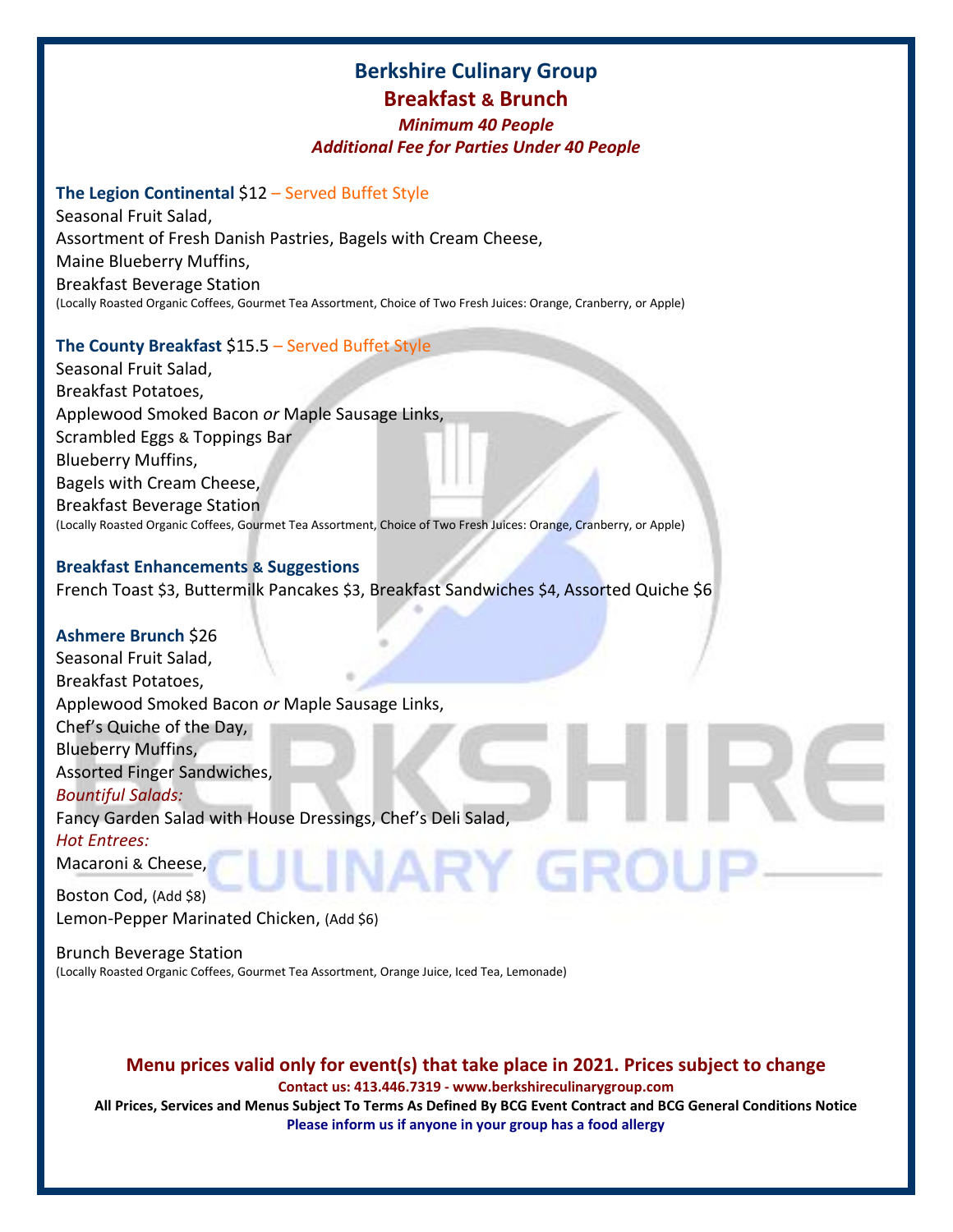# **Luncheon Chef's Tables - Buffet Style Service**

# *Minimum 40 People - Additional Fee for Parties Under 40 People*

## **Soup, Salad & Artisan Breads** \$14

## *Choose Two Hearty Soups:*

New England Clam Chowder, Cream of Broccoli, Chicken & Pasta, Veggie Chili, Beef Chili, Creamy Wild Mushroom, Beef Barley

*Berkshire Garden Bar:* Chopped Greens, an Array of Fresh Seasonal Vegetables, Dressings and Accoutrements Warm Artisan Breads, Locally Roasted Organic Coffees, Locally Blended Teas, Chef's Dessert Selection

# **Soup & a Half** \$18 (Up To Three Sandwich Choices)

# *Choose One Hearty Soup:*

New England Clam Chowder, Cream of Broccoli, Chicken & Pasta, Veggie Chili, Beef Chili, Creamy Wild Mushroom, Beef Barley

# *Sandwiches and Tacos Assembled On Fresh Breads & Tortillas (Gluten Free Bread Available on Request)*

Deli Ham & Swiss, Smoked Turkey & Smoked Gouda, Roast Beef & Cheddar, Seafood Salad, Tuna Salad, Curry Chicken Salad, Mini Falafel Taco, Grilled Portabella Tacos, Pork and Guac Tacos, Chicken Caesar Wrap, Veggies & Chipotle Hummus Wrap

*Accompaniments:* Tomato, Cheese & Pickle Tray – Condiment Assortment, Shire Kettle Chips, Locally Roasted Organic Coffees, Locally Blended Teas, Chef's Dessert Selection

## **The Nessacus** \$23 (Two Entrée Selections)

# *Choice of Salad:*

Cape Cod Spinach, Caesar Salad, Mixed Baby Greens, Tortellini Salad, Macaroni Salad, Potato Salad, Fresh Fruit Salad, Spicy Remoulade Coleslaw

## *Home Style Entrées:*

Swedish Meatloaf with Traditional Swedish Meatball Sauce, Herb Marinated & Roasted Chicken, Maple Bourbon Glazed Chicken, Boston Cod (add \$2), Crab Stuffed Sole (add \$2), Barbecued Pulled Pork, Baked Penne & Ricotta, Breu-Hous Macaroni & Cheese, Eggplant Parmesan, Sliced Top Round of Beef (add \$2), Chicken Parmesan

## *Chef Selected Side Dish*

*Accompaniments:* Artisan Breads & Butter, Locally Roasted Organic Coffees, Locally Blended Teas, Chef's Dessert Selection ARY GROL

# **The Housatonic Deli \$**15

Assorted Cold Cuts and Accoutrements, Bakery Rolls, Deli Salad, Shire Kettle Chips, Chef's Dessert

# **Lunch Buffet Enhancements & Suggestions**

## *Add Any Fresh Salad Selection for just \$2, Choose From:*

Cape Cod Spinach, Caesar Salad, Mixed Baby Greens, Tortellini Salad, Macaroni Salad, Potato Salad, Fresh Fruit Salad, Spicy Remoulade Coleslaw

## **Menu prices valid only for event(s) that take place in 2021. Prices subject to change**

#### **Contact us: 413.446.7319 - www.berkshireculinarygroup.com**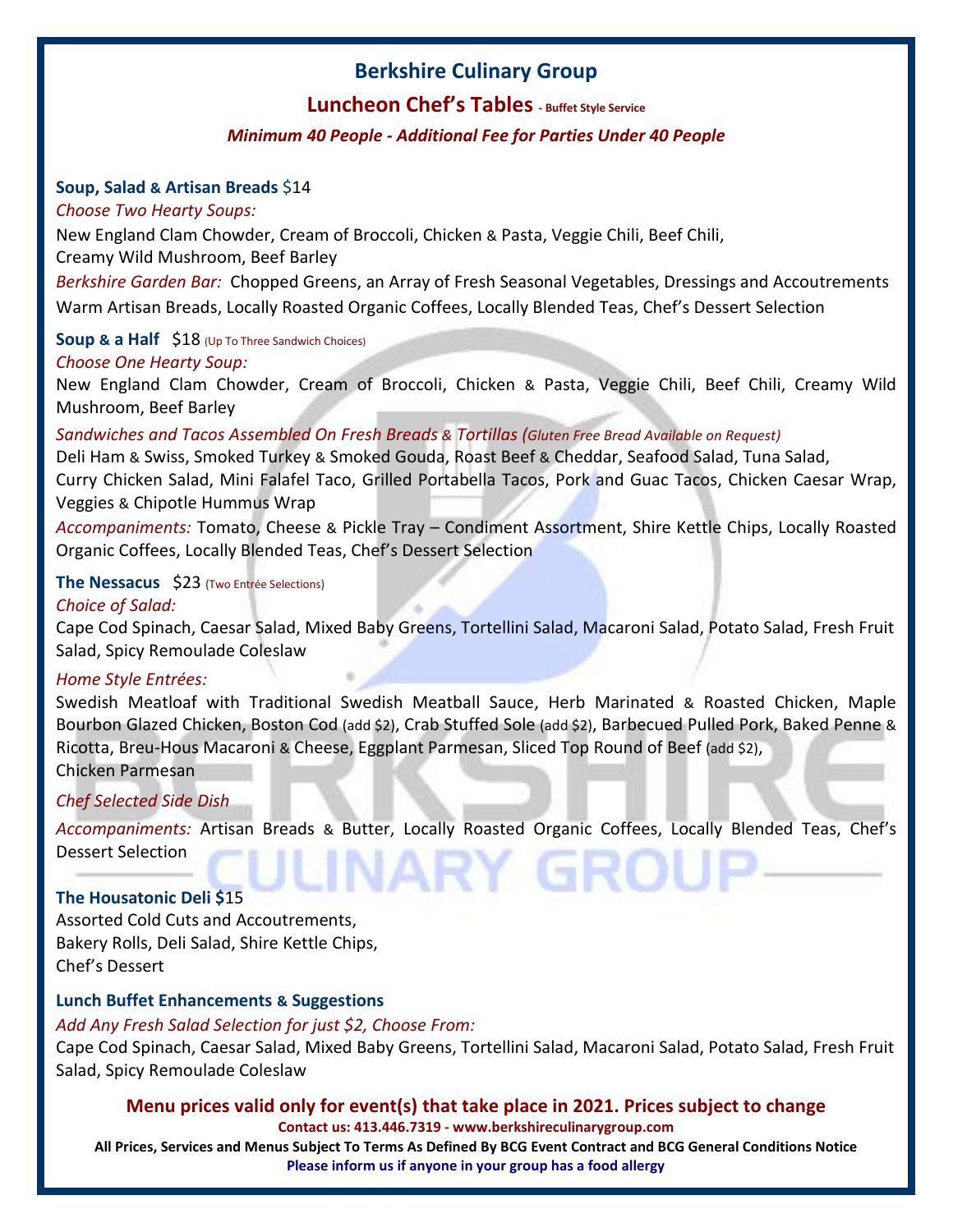# **Luncheon Chef's Tables - Buffet Style Service**

# *Minimum 40 People - Additional Fee for Parties Under 40 People*

**The Wahconah** \$23 (Two Entrée Selections)

**Salad Selections:** Choose One Tossed Salad, Classic Caesar

## **Entrée Selections:** (Choose Two Entrée Selections)

Stuffed Chicken, Maple Bourbon Glazed Chicken, Chicken Marsala, Boston Cod, Roasted Atlantic Salmon (add \$3), Tortellini a la Vodka, Beef Tips Bourguignon, Beef Medallions Au Poivre, Chicken Saltimbocca, Pasta Primavera, Ginger Shrimp Stir Fry, Sage Roasted Turkey,\* Maple Glazed Ham,\* Rosemary Pork Loin,\* Slow Roasted Beef Au Jus\*

**Chef Selected Starch & Vegetable Accompaniments**

**Fresh Baked Artisan Breads & Rolls**

**Chef's Dessert Selection**

**Beverage Station:** Locally Roasted Organic Coffees, and a Selection of Locally Blended Teas

**\*Chef's Carvery Upgrade** Add a Chef Attended Station, Selections Include: Sage Roasted Turkey, Maple Glazed Ham, Rosemary Pork Loin, Slow Roasted Beef Au Jus (\$5 as an *Included Menu Selection* - \$9 as an *Additional Menu Selection*)

# **Create a Memorable Welcome for Your Special Event**

## **Add an elegant display to Your Event, Perfect for Cocktail Hours!**

## *Elegant Welcome Display***s**

Imported & Domestic Cheeses w/ Fresh Fruit Garnish and Cracker Assortment \$5 Vegetable Crudités \$3

*We Offer an Extensive Array of Ala Carte Hors d' Oeuvres, Sure to Add "Wow" to Your Event!* 

**CULINARY GROU** 

# **Menu prices valid only for event(s) that take place in 2021. Prices subject to change**

**Contact us: 413.446.7319 - www.berkshireculinarygroup.com**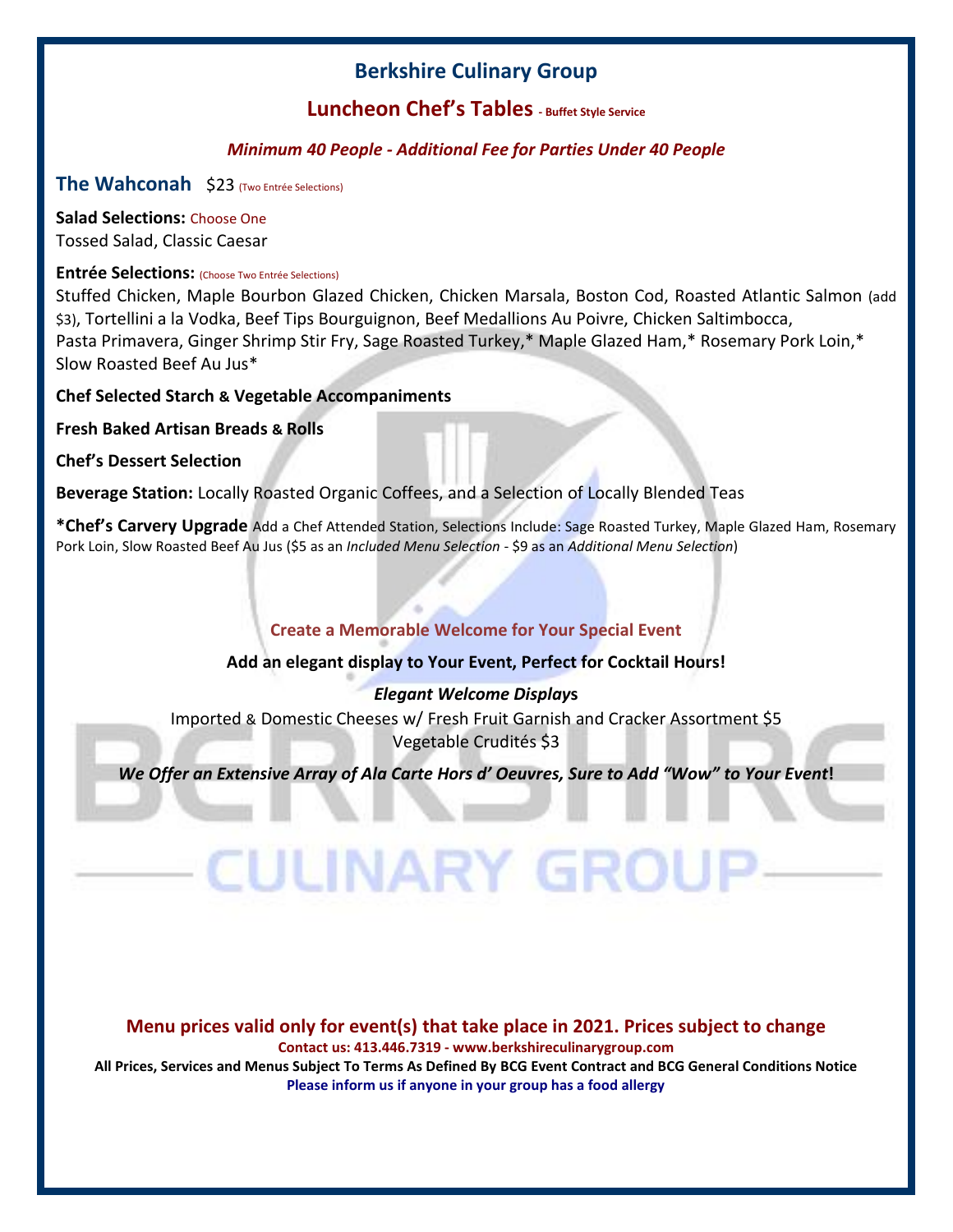**Casual Chef's Tables - Buffet Style Service**

*Minimum 40 People - Additional Fee for Parties Under 40 People*

**"Perfect for Memorial Gatherings, Rehearsal Dinners, Company Outings, Family Reunions & Lazy Days"** 

# *Menu Available for Indoor or Pavilion Events*

# **Pinegrove Paradiso** \$15

Fancy Tossed Italian Salad, Traditional Penne Pasta, House Marinara and Creamy Alfredo Sauce, Italian Meatballs, Warm Artisan Breads, Chef's Dessert Selection

#### **Entrée Additions:**

Sweet Sausage, Peppers & Onions, (add \$3) Herb Grilled Limoncello Chicken, (add \$3) Veggie, Meat, *or* Cheese Lasagna, (add \$3) Chicken *or* Eggplant Parmesan (add \$4)

# **Greenridge Cookout** \$20

Hand Pressed Beef Burgers, Veggie Burgers, Shire Mini Hot Dogs and Toppings, Tossed Garden Salad with House Dressings, Old Fashioned Potato Salad, Berkshire BBQ Baked Beans, Corn on the Cob, Shire Kettle Chips, Chef's Dessert Selection

# **Pavilion Picnic** \$23

Chef's Antipasto Display, INARY GROU Swedish Style Meatballs, Tossed Garden Salad with House Dressings, BBQ Kielbasa, Cheese and Pepperoni Pizzas, Crusty Rolls, Shire Kettle Chips, Chef's Dessert Selection

## **Menu prices valid only for event(s) that take place in 2021. Prices subject to change**

**Contact us: 413.446.7319 - www.berkshireculinarygroup.com**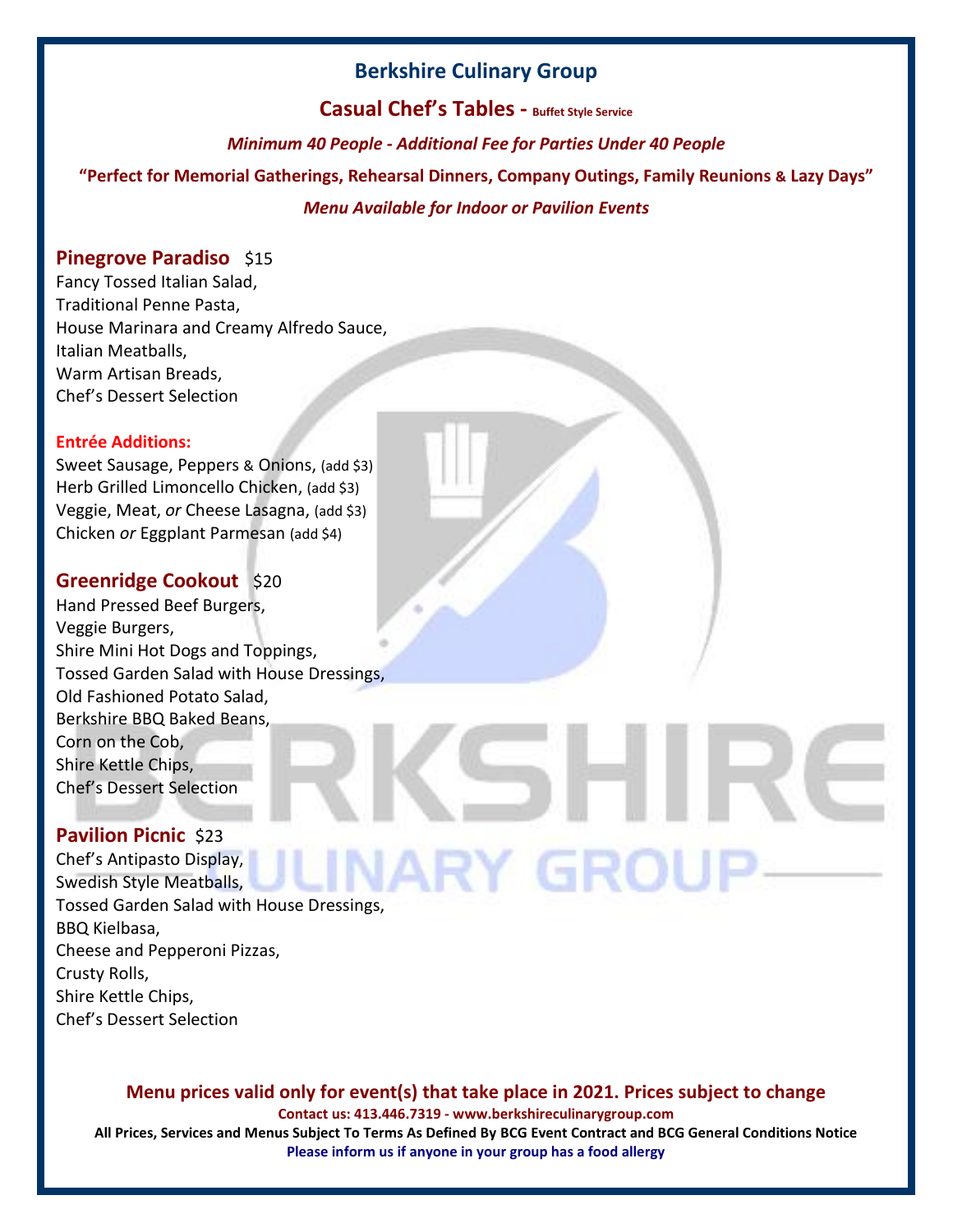**Casual Chef's Tables (Continued) - Buffet Style Service**

*Minimum 40 People - Additional Fee for Parties Under 40 People*

**"Perfect for Memorial Gatherings, Rehearsal Dinners, Company Outings, Family Reunions & Lazy Days"** 

## *Menu Available for Indoor or Pavilion Events*

# **The All-American Pig Roast** \$28 *(Note - Minimum 60 Guests)*

Whole Roasted Local Hog, Shire Fresh Sauces, Tossed Garden Salad with House Dressings, Mediterranean Pasta Salad, Potato Salad, BBQ Baked Beans, Coleslaw, Hawaiian Rolls, Chef's Dessert Selection

# **The Dalton Community Banquet** \$19

Sliced Top Round of Beef Au Jus, Tossed Garden Salad with House Dressings, Bakery Rolls, Mashed Potatoes, Garlicky Green Beans, Chef's Dessert

## **Casual Menu Upgrades and Additions:**

BBQ Beef Brisket \$9 BBQ Smoked Pork \$4 St. Louis Pork Ribs \$9 Lemon Caper Shrimp Scampi \$6 Lasagna (Meat, Cheese, *or* Veggie) \$5

**CULINARY GROL** 

#### **Menu prices valid only for event(s) that take place in 2021. Prices subject to change**

**Contact us: 413.446.7319 - www.berkshireculinarygroup.com**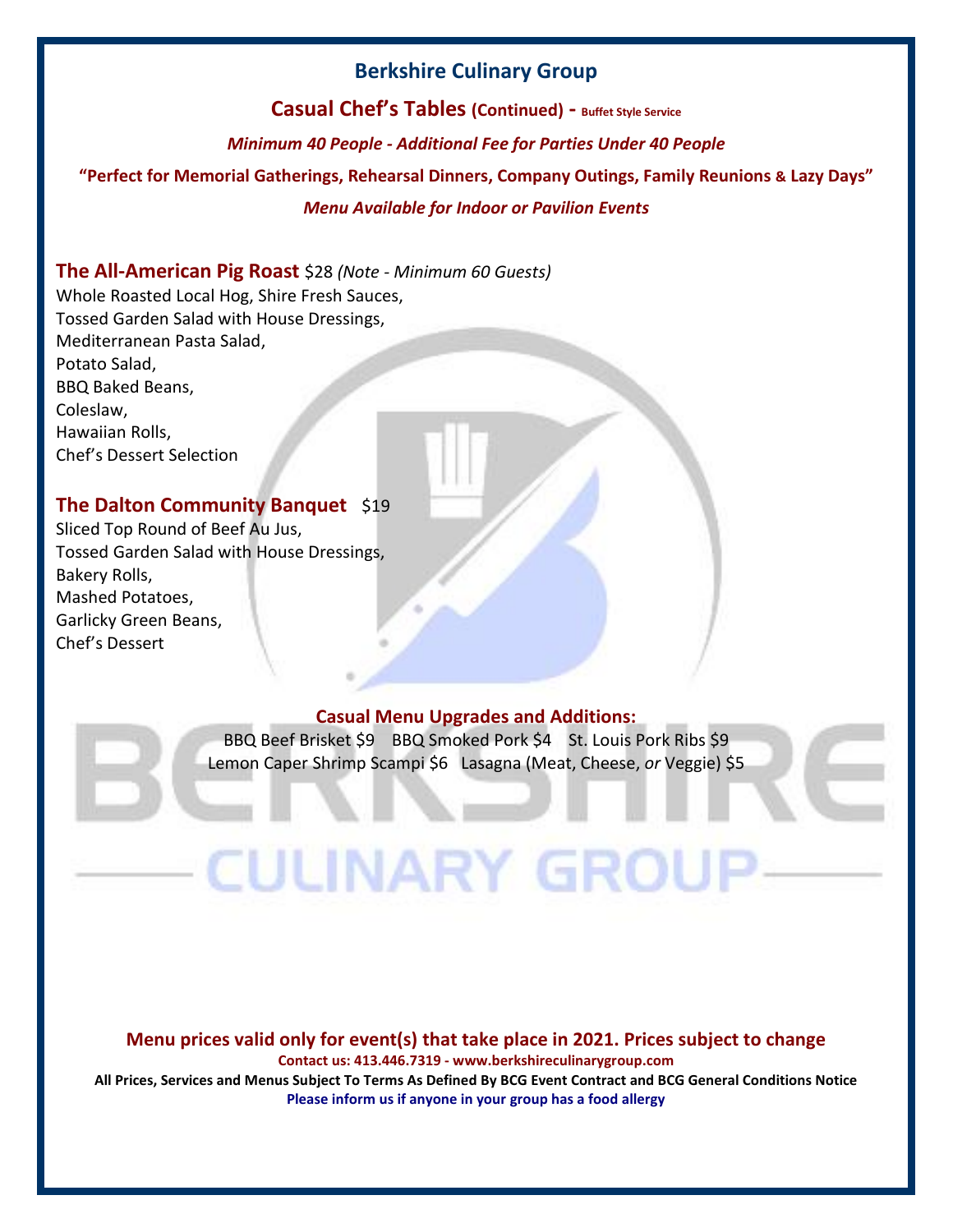# **Berkshire Culinary Group Ala Carte Hors d' Oeuvres**

| <b>Cold Selections</b> |  |  |  |  |  |  |
|------------------------|--|--|--|--|--|--|
|------------------------|--|--|--|--|--|--|

| <b>Displays</b>                    | <b>Serves 50 Guests</b> | <b>Serves 100 Guests</b> |  |
|------------------------------------|-------------------------|--------------------------|--|
| <b>Elegant Cheese Display</b>      | \$300                   | \$595                    |  |
| Vegetable Crudités Display         | \$150                   | \$250                    |  |
| Seasonal Fruit Platter             | \$175                   | \$345                    |  |
| <b>Bakery Breads &amp; Spreads</b> | \$95                    | \$175                    |  |
| <b>Grand Antipasto Display</b>     | \$300                   | \$550                    |  |
| <b>Finger Sandwiches</b>           | \$150                   | \$295                    |  |

|                                             | Four Dozen * | <b>Each Additional Dozen / Order *</b> |
|---------------------------------------------|--------------|----------------------------------------|
| <b>Beef Carpaccio</b>                       | \$95         | \$20                                   |
| Smoked Salmon & Cream Cheese on Crostino    | \$95         | \$20                                   |
| Cucumber Canapés with Dilled Cream Cheese   | \$60         | \$15                                   |
| Tomato or Bleu Cheese Bruschetta            | \$95         | \$25                                   |
| Balsamic Roasted Figs with Bleu Cheese      | \$140        | \$35                                   |
| <b>Stuffed Grape Leaves</b>                 | \$95         | \$25                                   |
| Shrimp and Cheese Grits Martini             | \$135        | \$35                                   |
| Shrimp Cocktail Over Ice (About 55 / order) | $$75*$       | $$75*$                                 |
|                                             |              |                                        |

|                                                            |                     | <b>Hot Selections</b> |                                 |
|------------------------------------------------------------|---------------------|-----------------------|---------------------------------|
|                                                            |                     | Four Dozen *          | Each Additional Dozen / Order * |
| <b>Crab Stuffed Mushrooms</b>                              |                     | \$110                 | \$30                            |
| <b>Italian Bread Stuffed Mushrooms</b>                     |                     | \$95                  | \$25                            |
| Italian Sausage Stuffed Mushroom Caps                      |                     | \$110                 | \$30                            |
| Jumbo Scallops Wrapped In Applewood Bacon                  |                     | \$225                 | \$60                            |
| Shrimp Wrapped In Bacon                                    |                     | \$155                 | \$38                            |
| <b>Oysters Rockefeller</b>                                 |                     | \$175                 | \$45                            |
| <b>Duck Confit Tarte Spoons</b>                            |                     | \$135                 | \$35                            |
| <b>Szechuan Duck Wings</b>                                 |                     | \$135                 | \$35                            |
| <b>Chicken Tenders</b>                                     |                     | \$135                 | \$35                            |
| Chicken Saté                                               |                     | \$110                 | \$30                            |
| Mini Cheese Quesadilla                                     |                     | \$90                  | \$25                            |
| Mini Chicken Quesadilla                                    |                     | \$130                 | \$35                            |
| Sweet & Sour Kielbasa                                      | (About 100 / order) | $$110*$               | $$110*$                         |
| <b>Fried Ravioli</b>                                       | (About 50 / order)  | $$70*$                | $$70*$                          |
| Meatballs Marinara or Swedish Sauce (About 160 / order)    |                     | $$100*$               | $$100*$                         |
| Mini Vegetable Spring Rolls<br>(About 36 / order)          |                     | $$80*$                | \$80*                           |
| <b>Steamed Oriental Pot Stickers</b><br>(About 30 / order) |                     | $$45*$                | $$45*$                          |
| Mini Quiche                                                | (About 50 / order)  | $$90*$                | \$90*                           |
| Spanakopita                                                | (About 25 / order)  | \$50*                 | \$50*                           |

**\*Items served with minimums other than four dozen**

# **Menu prices valid only for event(s) that take place in 2021. Prices subject to change**

**Contact us: 413.446.7319 - www.berkshireculinarygroup.com**